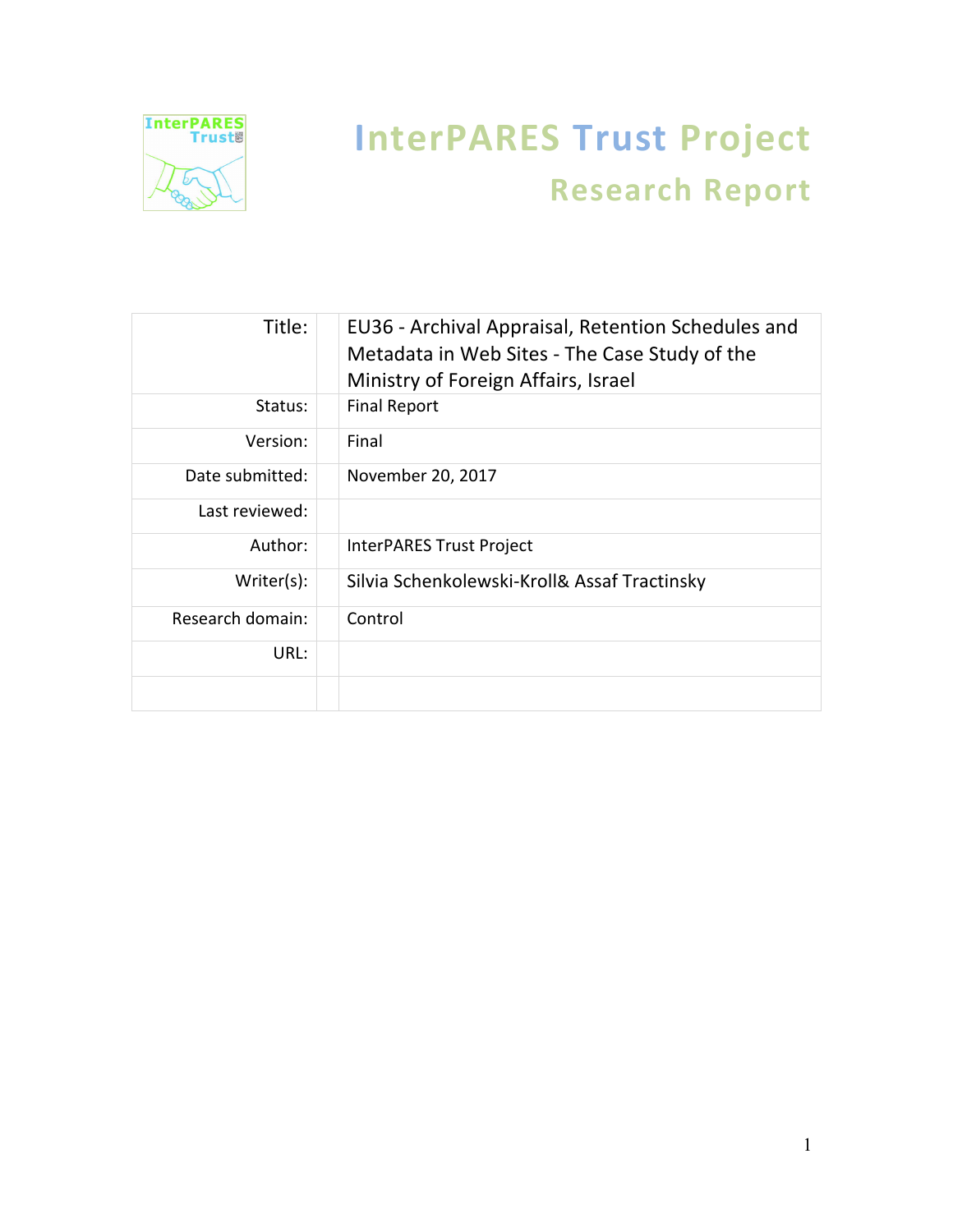#### Document Control

| Version history |              |          |               |  |
|-----------------|--------------|----------|---------------|--|
| Version         | Date         | By       | Version notes |  |
| Final           | November 20, | SS-K, AT |               |  |
|                 | 2017         |          |               |  |
|                 |              |          |               |  |

Silvia Schenkolewski-Kroll PhD, Senior Lecturer Department of Information Science Bar Ilan University, Ramat Gan ISRAEL

Assaf Tractinsky PhD Knowledge Manager Israel State Archives Jerusalem ISRAEL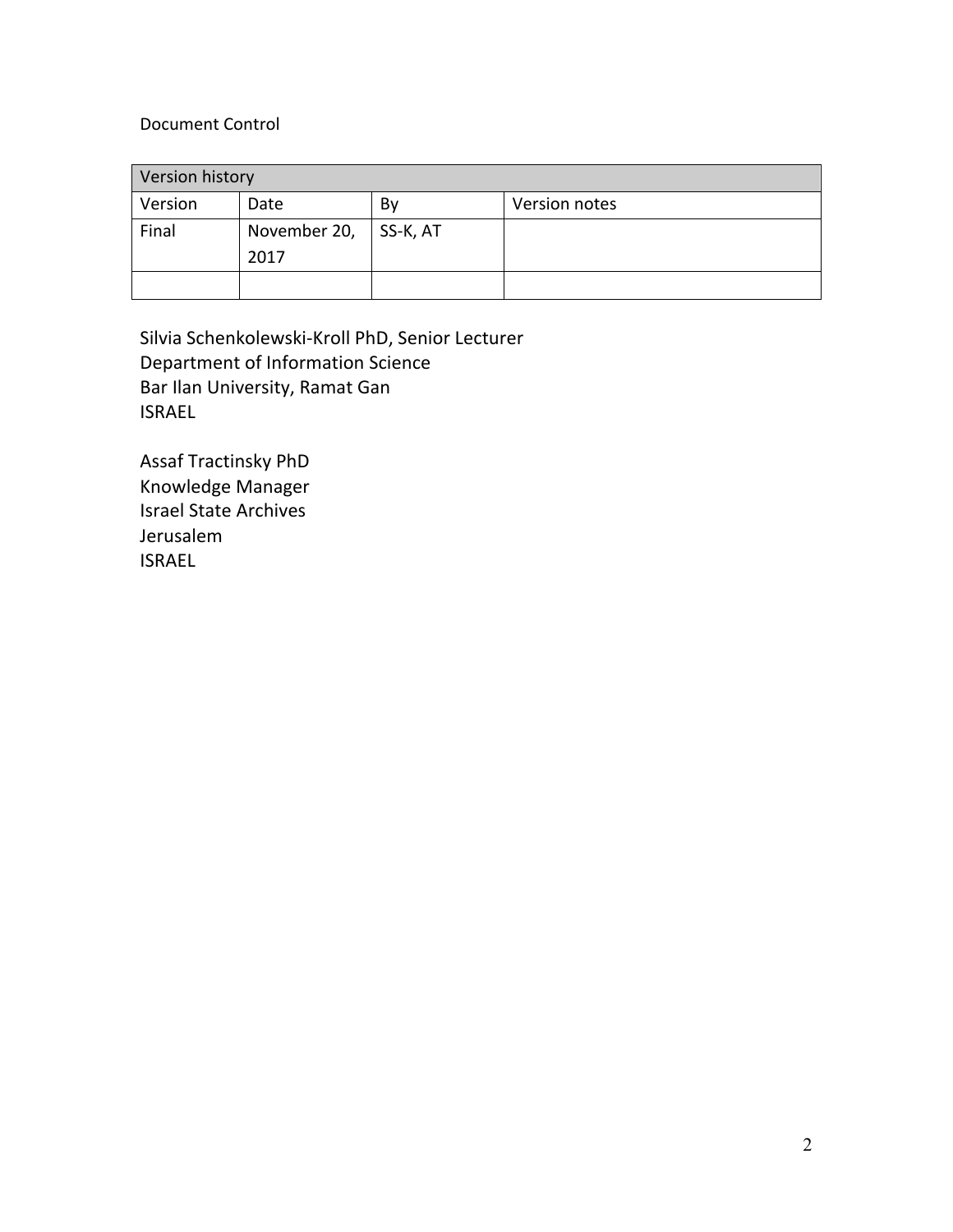# Table of Contents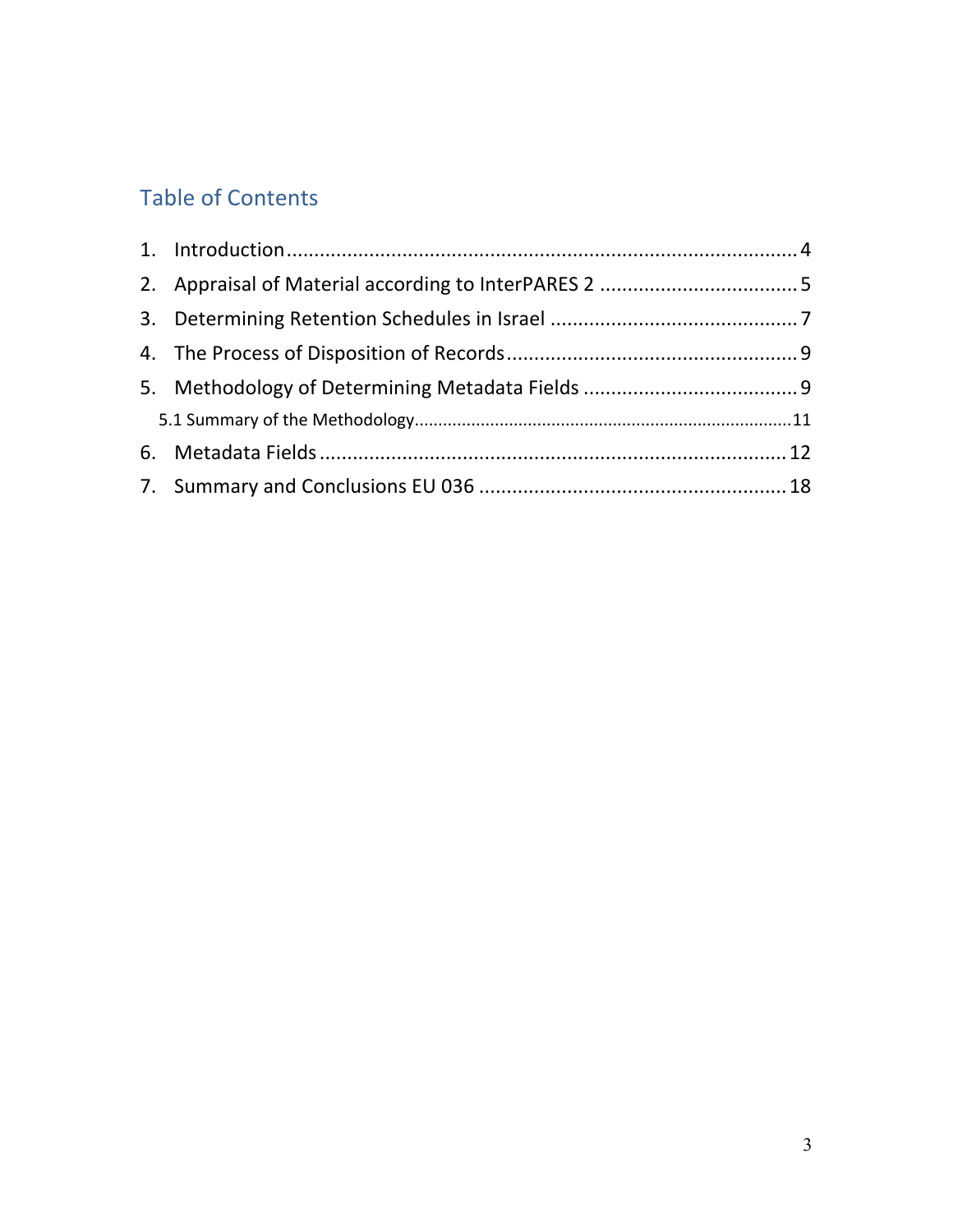# 1. Introduction

In the previous stages we examined the subject of appraising the material of the Ministry of Foreign Affairs and its website, and the types of documentation found on the site. We found that most of the types of documentation on the site can be defined as publicity-informative material, and a small amount as administrative. As mentioned in previous parts of our research<sup>1</sup>, the character of the retention schedules appearing in the regulations and instructions of the Archives Law of the State of Israel (1955) indicate that they are intended to apply to all the administrative functions and processes of a specific government body. Therefore, the administrative records presented on the site for the purpose of providing a service to the public are also subject to those same regulations and instructions. However, due to the special nature of websites in general, and that of the research subject in particular  $-$  characteristics we related to in previous chapters – special appraisals of them are required.  ${}^{2}$ And, indeed, we did not find a match between the publicity - informative material and the retention schedules of the Ministry of Foreign Affairs.

Due to the great differences between the sections on the website<sup>3</sup>, it was decided that the appraisals and disposition would be performed at the section level and not at the level of the entire website. In addition, it would not be performed at the level of single documents, because the small differences in the characters and contents of documents in a specific section does not justify going down to that level. The section level is equal to that of a folder in the computer. In addition, the behavior of users on the website was examined. We defined that a statistical analysis of user behavior on the internet, and their geographical location can serve as an additional category to assessment of websites; not exclusively, but together with additional categories<sup>4</sup>.

At the present stage of the research we are examining the basic fields of metadata required for appraisal and disposition of the website of the Ministry of Foreign Affairs, and the processes required to perform them. From a study of the main regulations and sites of several archives in the world we found that other than in the DOD regulations, and the instructions and procedures for creating metadata for managing records on the

 $1$  Silvia Shenkolewski-Kroll & Assaf Tractinsky, (2015). EU01-Research on retention and disposition processes in an internet website of the Government of Israel: The Ministry of Foreign Affairs case study.

p. 21 -27<br> $^2$  Ibid, pp. 3-4<br> $^3$  Ibid, p. 31

 $^4$  Silvia Schenkolewski-Kroll, Assaf Tractinsky, (2016), EU25- Research on Users of the English Website of the Israel Ministry of Foreign Affairs as a Criterion for Appraising Records - final report. pp. 14-16.(EU25, Final report)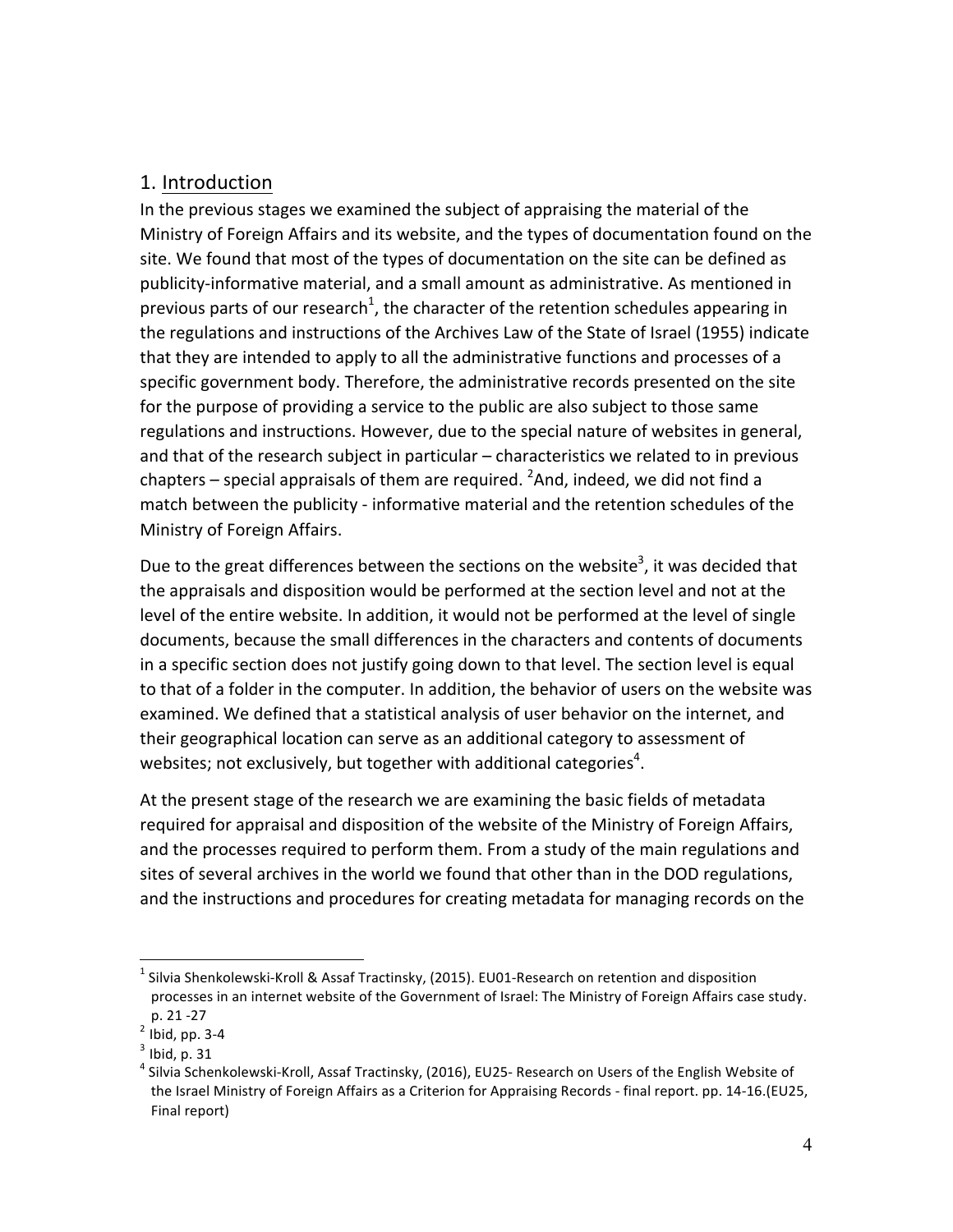websites of the Canadian government, there are no specific references to metadata fields on websites.  $5$ 

Since the definition of metadata for the entire life cycle of website records is outside the boundaries of this research, it was decided that the research would concentrate on the following stages only: from the stage of appraisal up to the stage of transfer of records in accordance with the appraisal decision. The treatment was performed both on the process and its metadata. It should be mentioned that these records arrive at these stages with metadata for managing content and records management.

With regard to the process, InterPARES 2 - which deals with appraisal and disposition  $$ was considered, but it does not deal with retention schedules in practice<sup>6</sup>. Therefore, the process of setting retention schedules was taken from the Archives Law of the State of Israel and/or the procedures of the National State Archives.

## 2. Appraisal of Material according to InterPARES 2

There are two aspects to the process of appraising digital records, which include the technological aspect and forms of the document, and the content aspect.

The InterPARES 2 model of preserving material is a diplomatics-technological model, which also includes aspects of diplomatics and technological aspects that support the ability to preserve records. Although the process does not include the appraisal of content, it includes additional aspects that are important to appraising digital records. The research indicates eight central aspects of the appraisal process<sup>7</sup>.

- 1. The earliest possible appraisal of the material.
- Due to the technological difficulties related to the preservation of digital records that are designated for long-term preservation, their appraisal should be done as early as possible, in order to track the various technological changes.
- 2. Identification of the creators of the material.

<sup>5</sup> http://www.tbs-sct.gc.ca/pol/doc-eng.aspx?id=18909

Two additional standards were used by us to create metadata for records management. They were adapted for our website requirements from two sources: British government, Cabinet Office, e-Government Unit, e-Government Metadata Standard, Version 3.1 29 August 2006. http://www.nationalarchives.gov.uk/documents/information-management/egms-metadatastandard.pdf (e-GMS); and the Australian government, Australian Government Recordkeeping Metadata Standard (AGRkMS) Version 2.2 June 2015. http://www.naa.gov.au/Images/AGRkMS-Version-2.2-June-2015\_tcm16-93990.pdf

 $6$  Y. Hackett, PRESERVER GUIDELINES Preserving Digital Records: Guidelines for Organizations, Appendix 21. In (Luciana Duranti and Randy Preston Editors) International Research on Permanent Authentic Records in Electronic Systems (InterPARES) 2: Experiential, Interactive and Dynamic Records Published by Associazione Nazionale Archivistica Italiana Padova, Italy 2008. pp. 703 – 707. 7 http://www.interpares.org/ip2/book.cfm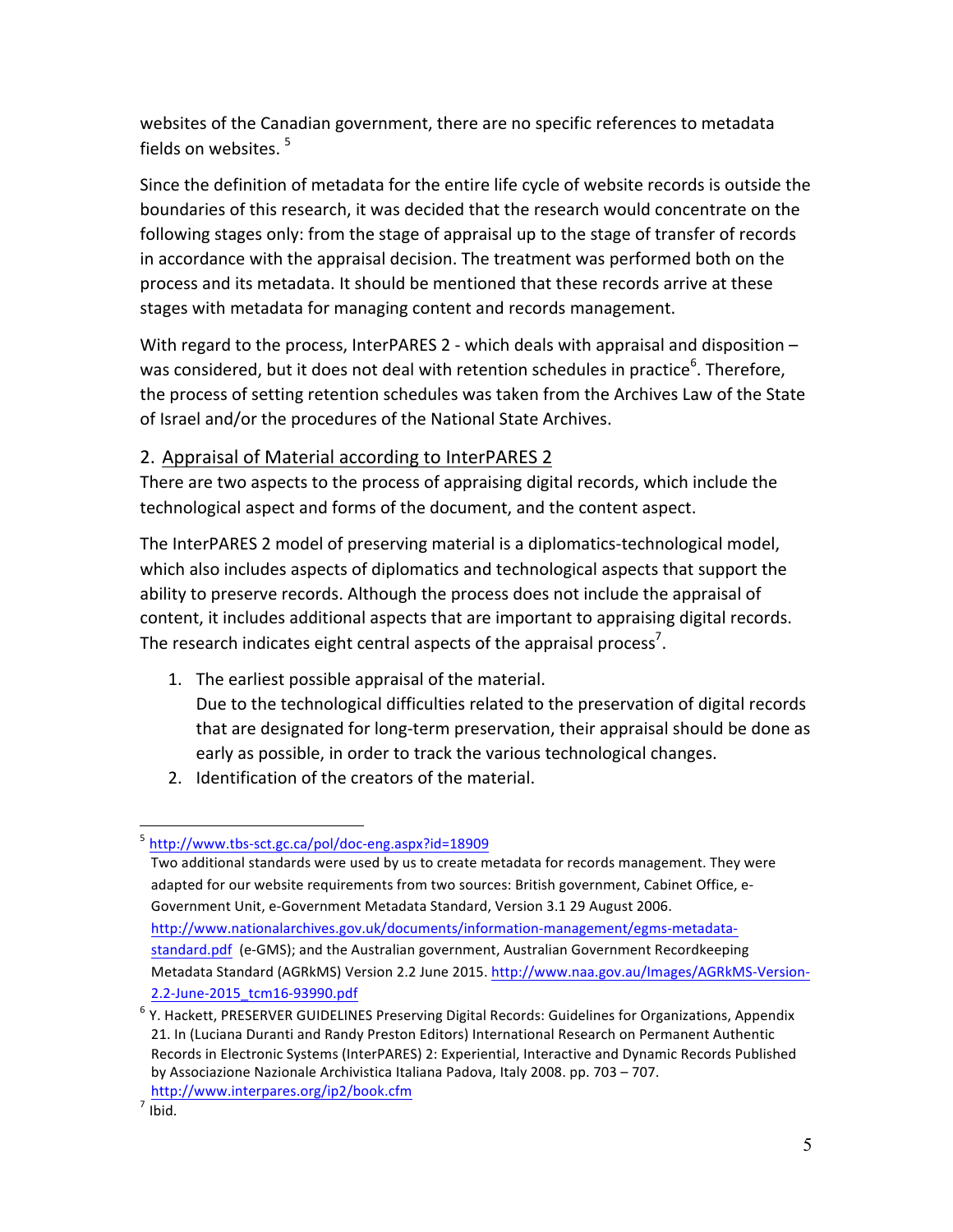In cases where it is known that there are many creators or several storage locations of those same record copies, they must be located in order to appraise the preservation options. For example, information sources that appear on a website may be found on a distant storage site, outside of the site owner's control. For instance, the Ministry of Foreign Affairs' site contains links to documents that are located on a film site saved on YouTube

3. Assessment of authenticity.

Authenticity assessment also existed in the traditional appraisal process.

- 3.1 At the first stage the continuity of the archival custody was examined, from the creation of the records and till their transfer to the archive.
- 3.2 In addition, their authenticity was examined, based on the knowledge of the archivist of everything related to the creator's procedures of record management.
- 3.3 A comparison with other records that were transferred by the creator from his system of records management to another place.
- 3.4 Comparisons were made with the creator's records that are located outside the system of records management, in order to ensure the identity and integrity of the records.
- 4. Documentation of the assessment of authenticity.

The appraisal report should document the controls put in place by the creator to guarantee the identity and integrity of the records and thus the presumption of their authenticity. These controls include each of the benchmark requirements supporting the presumption of authenticity. Briefly, these include:

- 4.1 Expression of Record Attributes and Linkage to Record (e.g., identity and integrity metadata)
- 4.2 Access Privileges
- 4.3 Protective Procedures against Loss and Corruption of Records
- 4.4 Protective Procedures against Media Deterioration and Technological Change
- 4.5 Establishment of Documentary Forms
- 4.6 Authentication of Records
- 4.7 Identification of Authoritative Record
- 4.8 Removal and Transfer of Relevant Documentation<sup>8</sup>
- 5. Control of records that were identified as valuable for long-term retention. Once the records designated for long-term preservation have been identified, they must be audited and controlled, in order to examine whether the records have not been changed; and if they have, to check that the changes did not alter

 $8$  Ibid, p. 706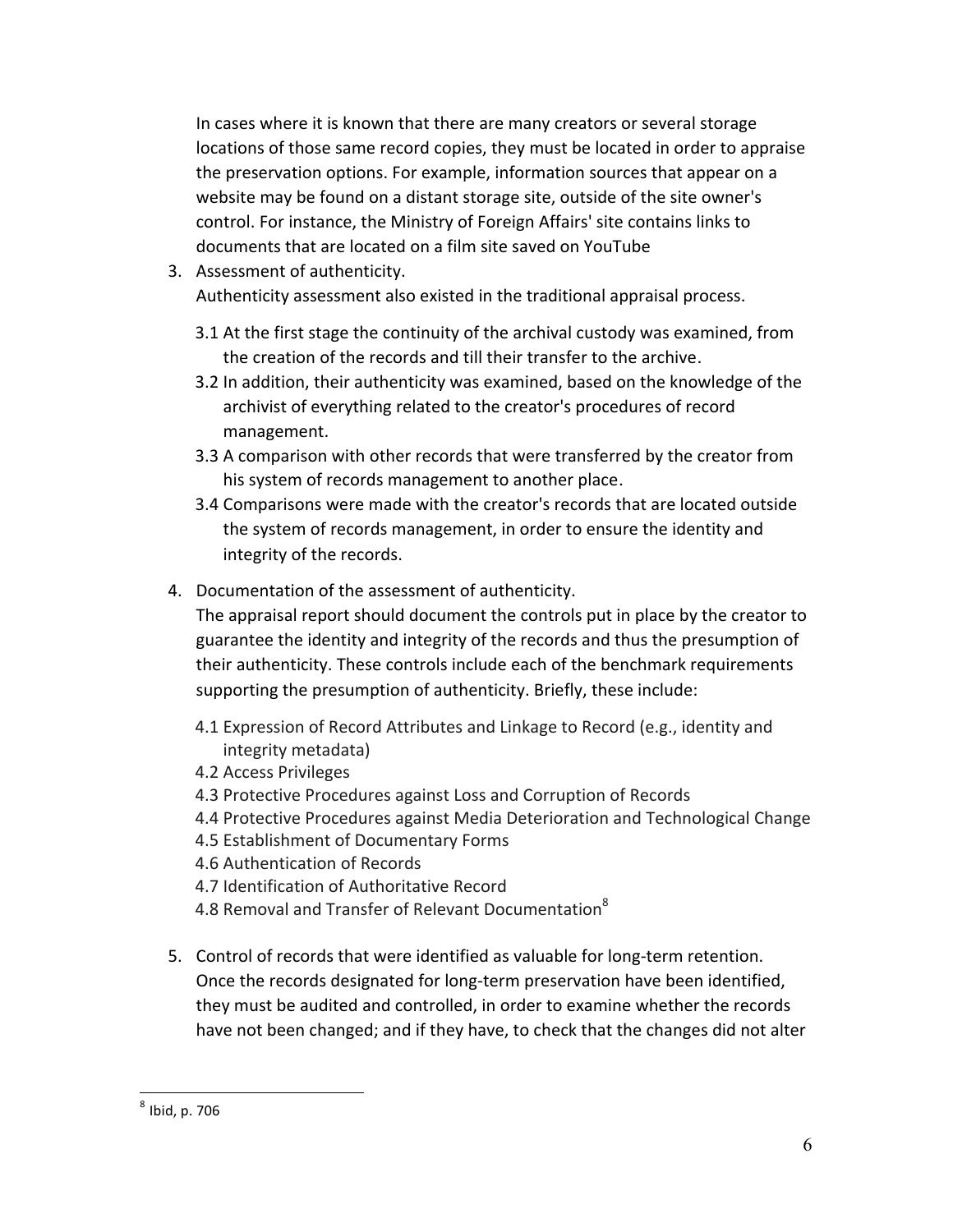their attributes and characteristics, value, authenticity or their feasibility for preservation of the material.

6. Updating the appraisal.

When tests are conducted on records in the creator entity, it is possible to gather information that may lead to updating the appraisal or re-appraising the records. For example, following administrative changes in the organization, a system that did not contain records for permanent preservation will now contain such records.

7. Identification of the digital components.

Components of digital records may be stored in various locations in the computer's system; therefore, it is important to find them and the metadata related to them, in order to transfer all the parts of the record to the archive, or other storage space.

8. Determination of the possibility of preservation. Although not part of the assessment of the value of the records, the appraisal process must be completed by a careful investigation of the technical requirements for preservation<sup>9</sup>.

# 3. Determining Retention Schedules in Israel

With regard to the administrative process of determining retention schedules for website records, it should not be much different from that used for regular records. The people or position-holders participating in the process do not have to be others than those that participate in appraisal procedures of office systems;  $^{10}$  that is, the record creators, the record manages, technical personnel, legal personnel and archivists. In addition, the various types of publicity - informative records  $-$  in their essence  $-$  are no different than those created by special records; for example, audio-visual records. The various stages we propose are:

1. The creator entity  $-$  i.e., those responsible for the site, discuss specific issues by section<sup>11</sup>.

The web-master and those responsible for presenting the raw material from which the pages of a specific section were created, will take into consideration the parameters appropriate to the type of material, and will determine temporary proposals for retention schedules and the procedures for their execution.

<sup>&</sup>lt;sup>9</sup> Ibid, p. 707<br><sup>10</sup> Prime Minister Office, State Archives, How to Destruct Archival Material, 1997 (Hebrew). p. 9 (How to destruct)

 $11$  Ibid.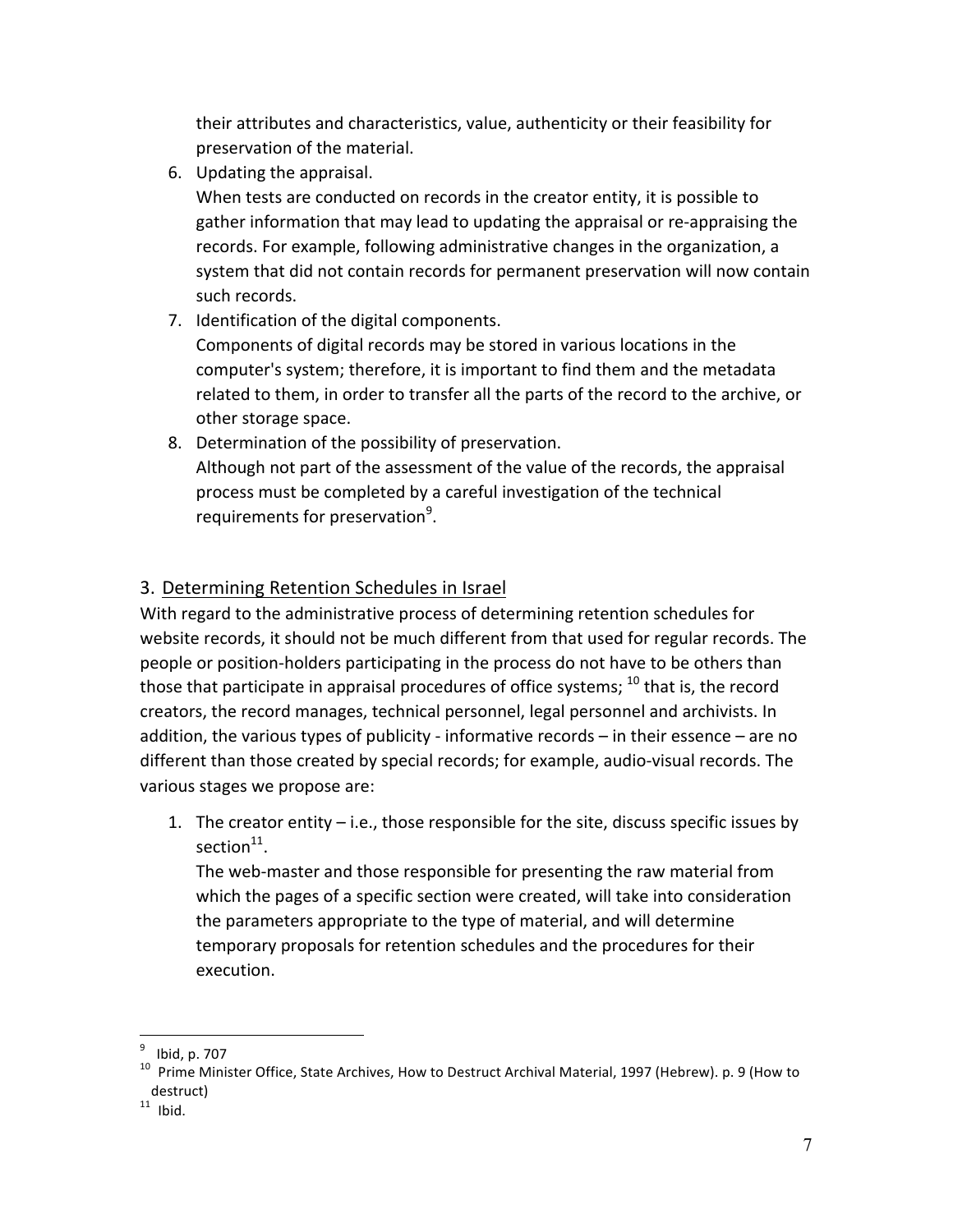Following are several parameters that may be appropriate for publicityinformative sections:

- An examination of the replacement of pages in the section, and the reason for their replacement.
- Standard material that repeats itself, determining a time period (once a month, every two weeks, etc.) samples of which are left on the site permanently;
- Determining topics appropriate for permanent preservation due to their importance (historically, politically, one-time cases, wars, etc.).
- The issue of users and their countries of origin<sup>12</sup>.
- 2. A discussion within the ministry to develop a position and the formulation of a concrete proposal.

The next forum within the ministry is a committee of representatives of those in charge of the site and those responsible for the subject, as determined above; together with the person responsible for records management, the legal advisor to the ministry or his representative; as well as any additional party relevant to the topic. The committee's function is to develop a final stand by the ministry, according to rules appropriate to websites (including metadata and explanations as needed). All that, if the State Archives have not yet determined rules for this type of material, or determined that there is no need at all for special rules.

3. Presentation of the request to determine retention schedules to the State Archives.

Examination of the request by those responsible for the subject at the State Archives. Acceptance and inclusion on the agenda for discussion by the Committee for Appraisal of Archival Material, or returning it to the senders by those dealing with it, for technical or procedural reasons. Approval after receiving explanations or revisions by the ministry.

4. A discussion in the Committee for Appraisal of Archival Material, and determining the retention schedule. This is a permanent committee, composed of representatives of the State Archives, the legal advisor of the Prime Minister's Office, the Ministry of Finance, the State Comptroller, the Ministry of the Interior; and ad-hoc representatives from the ministries or other parties requesting an appraisal of their records.  $^{13}$ The committee's decisions, whether according to the original request or after changes have been made, are forwarded for the remainder of the process for

<sup>&</sup>lt;sup>12</sup> Silvia Schenkolewski-Kroll, Assaf Tractinsky, (2016), EU25- Research on Users of the English Website of the Israel Ministry of Foreign Affairs as a Criterion for Appraising Records. Interim report. pp. 7-17. (EU25, Interim report) See also in the final report pp. 6-16  $^{13}$  How to Destruct?, 1997 (Hebrew). p.8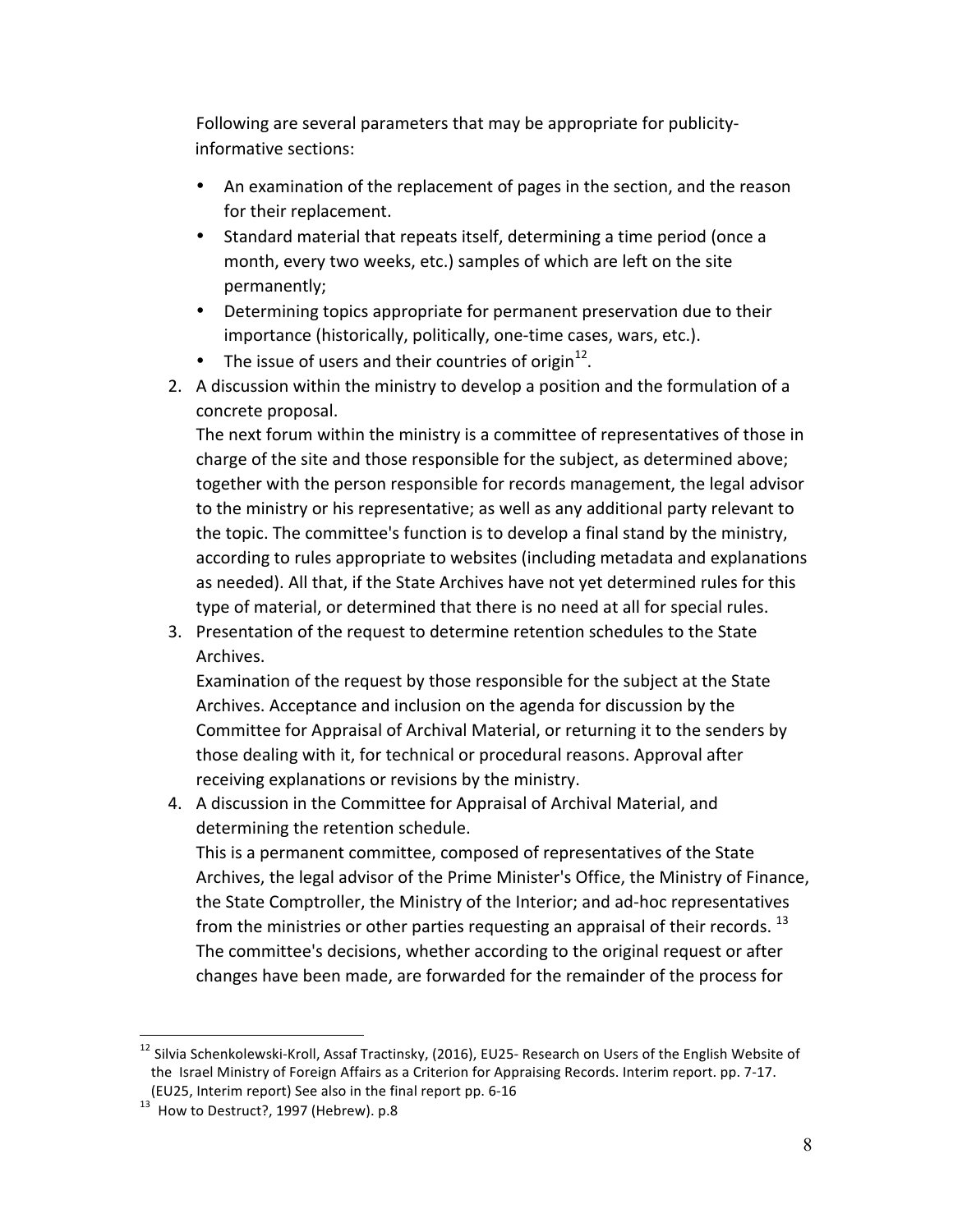approval by the Higher Archives Council<sup>14</sup>; and then for addition to the regulations and/or the legal instructions<sup>15</sup> of the Archives Law.

- 5. The process of adding a regulation or instruction to the existing Archives Law. See Paragraph d) above.
- 6. Procedures for maintenance until the destruction is performed.
- 7. Procedures for transferring parts designated for permanent preservation to the State Archives.

We did not deal with the processes of 6 and 7 because they were outside of our research boundaries.

# 4. The Process of Disposition of Records

The process includes the following stages:

- 1. Feeding of appraisal data into the records management system After completing the appraisal process of a group of records in the section, the Records Manager in the ministry incorporates the decisions of the material appraisal in the records management system. The decisions include the legal and administrative authority for the disposition decision, the assignment of the group of records, the retention schedule and the execution of the disposition.
- 2. The retention schedule in accordance with the Archives Law. Retention of the material for the period determined in accordance with the appraisal decisions appearing in the Archives Law.
- 3. Execution of disposition. Whether that means destruction, transfer to the archive or to another system.

# 5. Methodology of Determining Metadata Fields

The research for determining metadata fields was based on an examination of three standards of records management:

 $14$  The council was established based on the Archives Law 1955. Members of the council are representatives of government ministries, archives, cultural institutions and experts. Its main roles are to recommend to the government the appointment of the State Archivist, and to certify the notices of destruction of material of government ministries. The Archives Law, 5717 - 1955 and Regulation Sections 2, 3 and 13. (Hebrew). http://www.archives.gov.il/wpcontent/uploads/2016/03/%D7%97%D7%95%D7%A7-

<sup>%</sup>D7%94%D7%A8%D7%90%D7%9B%D7%99%D7%95%D7%A0%D7%99%D7%9D-1955.pdf<br><sup>15</sup> Note: It should be presumed that the retention schedules of sections on the website will enter the Archives Law as instructions, not as regulations; especially when it comes to material that is not vital, and from the aspect of the administrative process is easier to deal with. For example, there is no need to publish instructions in the official Law Gazette, with the signature of the Prime Minister.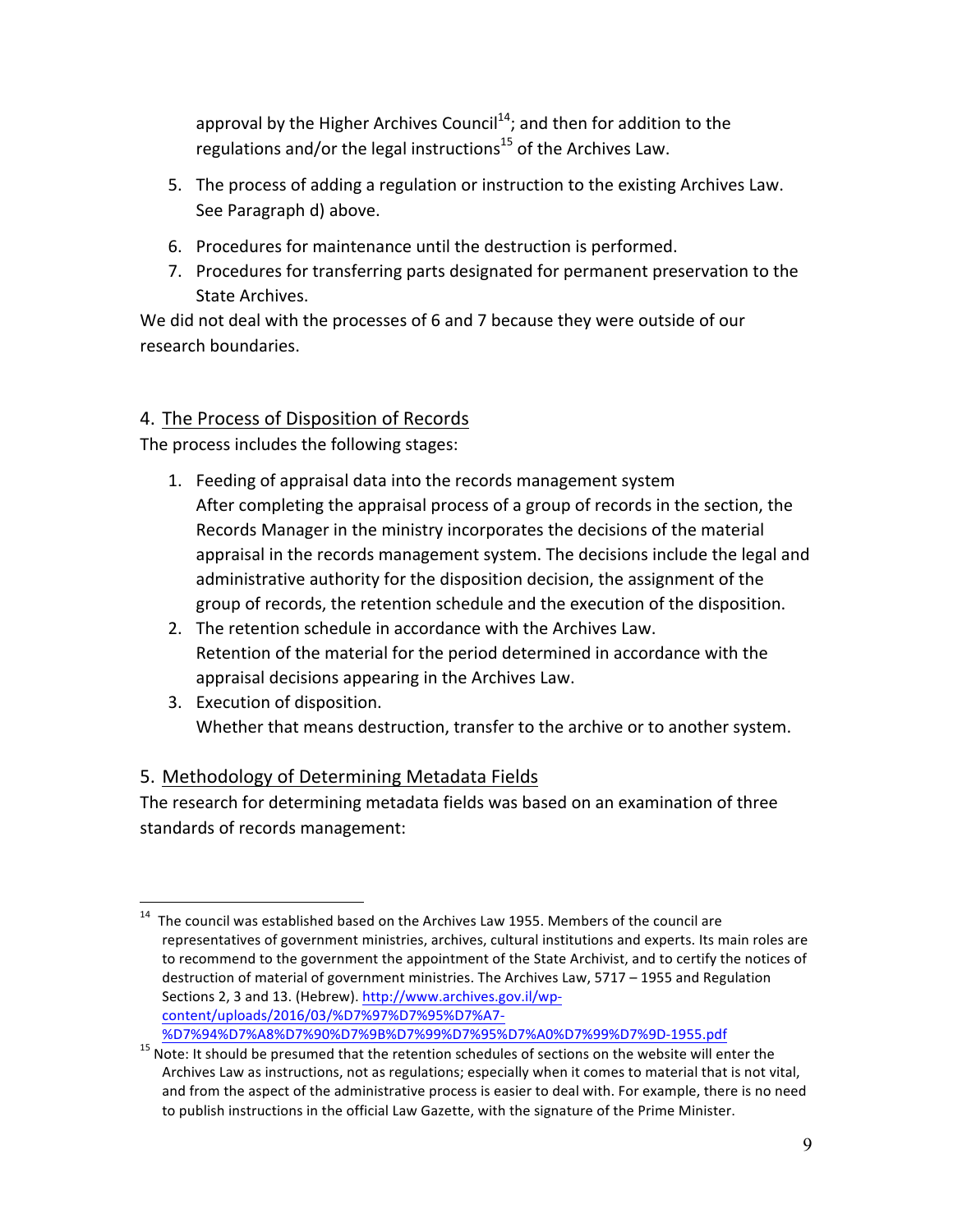- 1. The high-level guide for records management of the ICA (International Council on Archives) $16$
- 2. The DOD (5015.02) (the American Department of Defense) $17$
- 3. The MoReq (Modular Requirements for Records Systems 2010)<sup>18</sup> of the DLM (Document Lifecycle Management) Forum<sup>19</sup>.

The fourth element is the Rogers and Tennis metadata scheme research, which supplies data for determining the authenticity of records at the document level. This project is part of InterPARES  $3^{20}$ .

The Guidelines and Functional Requirements for Records in Electronic Offices is the second module of a set of three guides for managing records published by the ICA in 2008. The guide includes mandate and optional requirements in a general manner, without going into in-depth details of the metadata for managing records in electronic offices<sup>21</sup>. It is based on the standard of ISO 15489 – 1, Information and Documentation – Records Management  $-$  Part 1: General; and on two metadata standards: ISO 23081  $-$  1: 2006 and ISO/TS 23081-2:2007<sup>22</sup>.

DOD 5015.2 is a standard of the program for managing records of the American Ministry of Defense from 2007, which provides a guide and processes for managing records in the Ministry of Defense. It also defines the basic functional requirements for developing applications for managing records. This standard was accepted by NARA (National Archives and Records Administration) as the standard for managing records, and government institutions in the United States are obligated to work according to it. This standard is the only one of the standards reviewed here that also includes metadata for the web, in chapter C2.2.5.1 and in Table C2.T5. The information in the standard that is

 $16$  ICA, Principles and functional requirements for records in electronic office environments, Module 2 Guidelines and functional requirements for records in electronic office environments, 2008 (ICA Module 2). https://www.ica.org/en/ica-tools

<sup>&</sup>lt;sup>17</sup> Department of Defense, Electronic Records Management Software Applications Design Criteria Standard (2007). DoD 5015.02-STD.

http://www.esd.whs.mil/Portals/54/Documents/DD/issuances/dodm/501502std.pdf

<sup>18</sup> DLM Forum Foundation, Modular Requirements for Records Systems, MoReq 2010, Core Services & Plug-in Modules, Volume 1. http://www.moreq.info/<br><sup>19</sup> Document Lifecycle Management Forum http://www.dlmforum.eu/index.php/about-us/our-history<br><sup>20</sup> Corinne Rogers & Joseph T. Tennis, (2016) General Study 15 – Applicatio

Metadata: General Study Report, http://www.interpares.org/ip3/display\_file.cfm?doc=

ip3\_canada\_gs15\_final\_report.pdf. Last Revised: February 2016<br><sup>21</sup> (ICA Module 2), p. 26<br><sup>22</sup> Ibid. In the ICA guide, we will concentrate on Chapter 3.6 - Retention and disposal, and the following two sub-chapters: 3.6.1 - Disposition authorities and 3.6.2 - Migration, export and destruction. In accordance with the needs of this research, in Chapter 3.6.1 we will concentrate on the following parts: Establishing disposition authorities, Applying disposition authorities, Executing disposition authorities, Documenting disposition actions and Reviewing disposition. In the second chapter, 3.6.2, we will only concentrate on the part of destruction.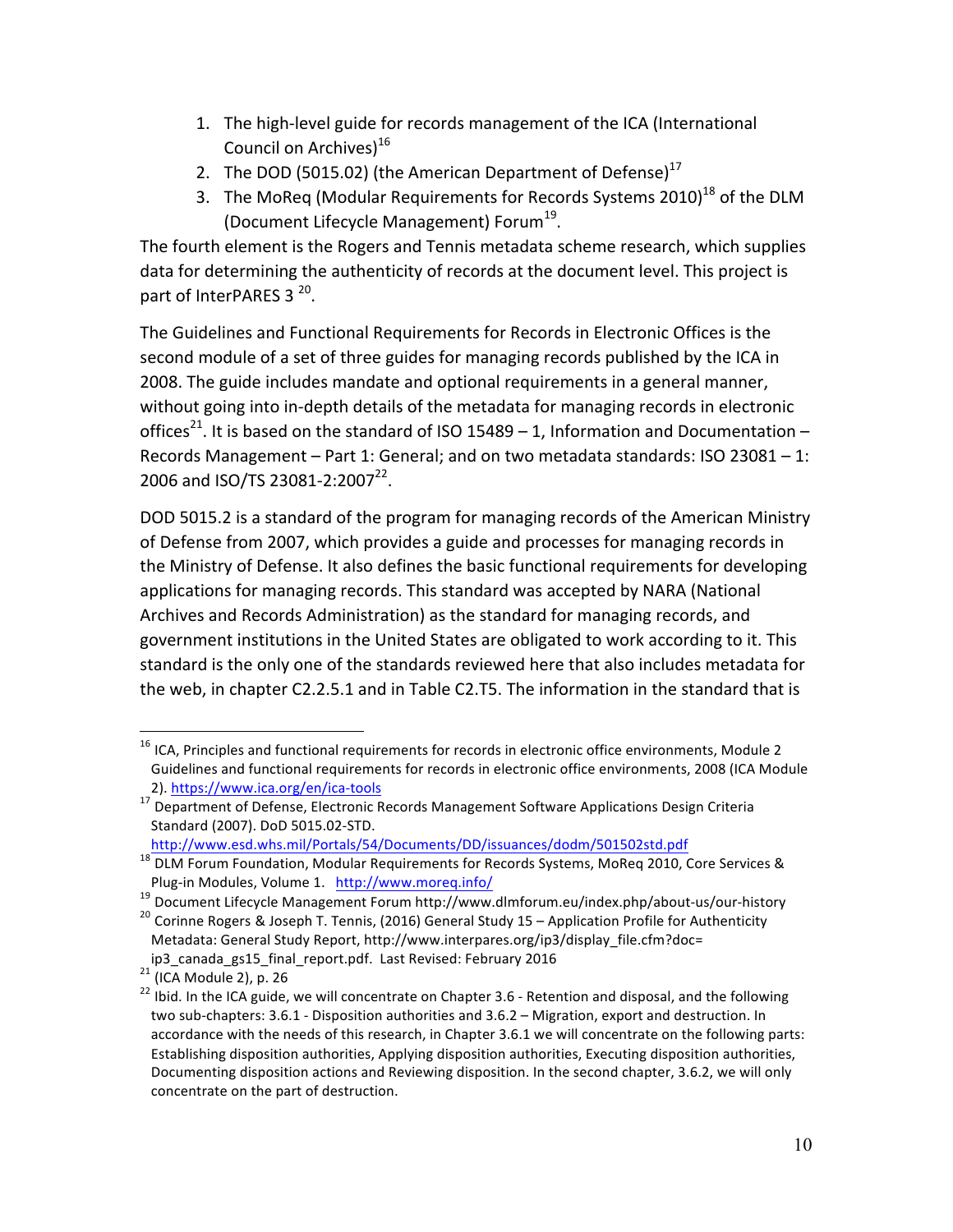linked to web records concentrates on a number of aspects, most of which are related to preparations for transferring material to the archive. They include the names of the site and the folders, as well as technological aspects of websites, such as: types of web content management systems, web applications and method and date of the capture of the site.

The MoReq 2010 is a specification for records management that was issued by the DLM Forum, which describes "modular requirements for record systems". The last edition of the standard is from 2010, and it was released a year later, in 2011. The purpose of the specification is to provide an array of simple, comprehensive requirements for a record system. The goal is that the records system will be adopted and applied to information activities by various businesses, industrial sectors and organizations of various types<sup>23</sup>. The specification is suitable for various sectors due to the fact that it is constructed from several core services that are defined equally for all, which can constitute a part of various records systems. In addition, the specification is modular, so that the various services can be integrated in different designated systems which lack knowledge about records systems $^{24}$ .

In the specification we will concentrate on one service that interests us, disposal scheduling service  $8^{25}$ . The service deals with the disposition process of the records in the records management system, which can occur for the following reasons: transfer to the archive for permanent preservation, transfer to another system or destruction. The specification adopts the attitude that there is no possibility to delete records from the system without a disposition plan. In addition, the records are not completely deleted. Despite the fact that the content and part of the metadata of the record are deleted<sup>26</sup>, the rest of the remaining metadata indicate that the record existed and was disposed of in an appropriate manner by a disposition plan<sup>27</sup>. In any case, this procedure of disposition is non-reversible from the moment it is executed.

#### 5.1 Summary of the Methodology

The standards surveyed above are common in the field of records management, and present requirements of metadata in accordance with their needs. The research conducted by Rogers and Tennis under InterPARES 3 expands the metadata fields and presents those required to reinforce the presumption of authenticity of the records according to the InterPARES model. We will use two sub-sections of their research in our

 $^{23}$  http://www.moreq.info/<br><sup>24</sup> Ibid.<br><sup>25</sup> MoReq 2010 contains an additional service, called Disposal holding service, which is not applied in Israel; therefore, we will not refer to it in this research.

<sup>26</sup> DLM-Forum, MoReq2010<sup>®</sup>, Core Services & Plug-in Modules. P.115  $27$  Ibid.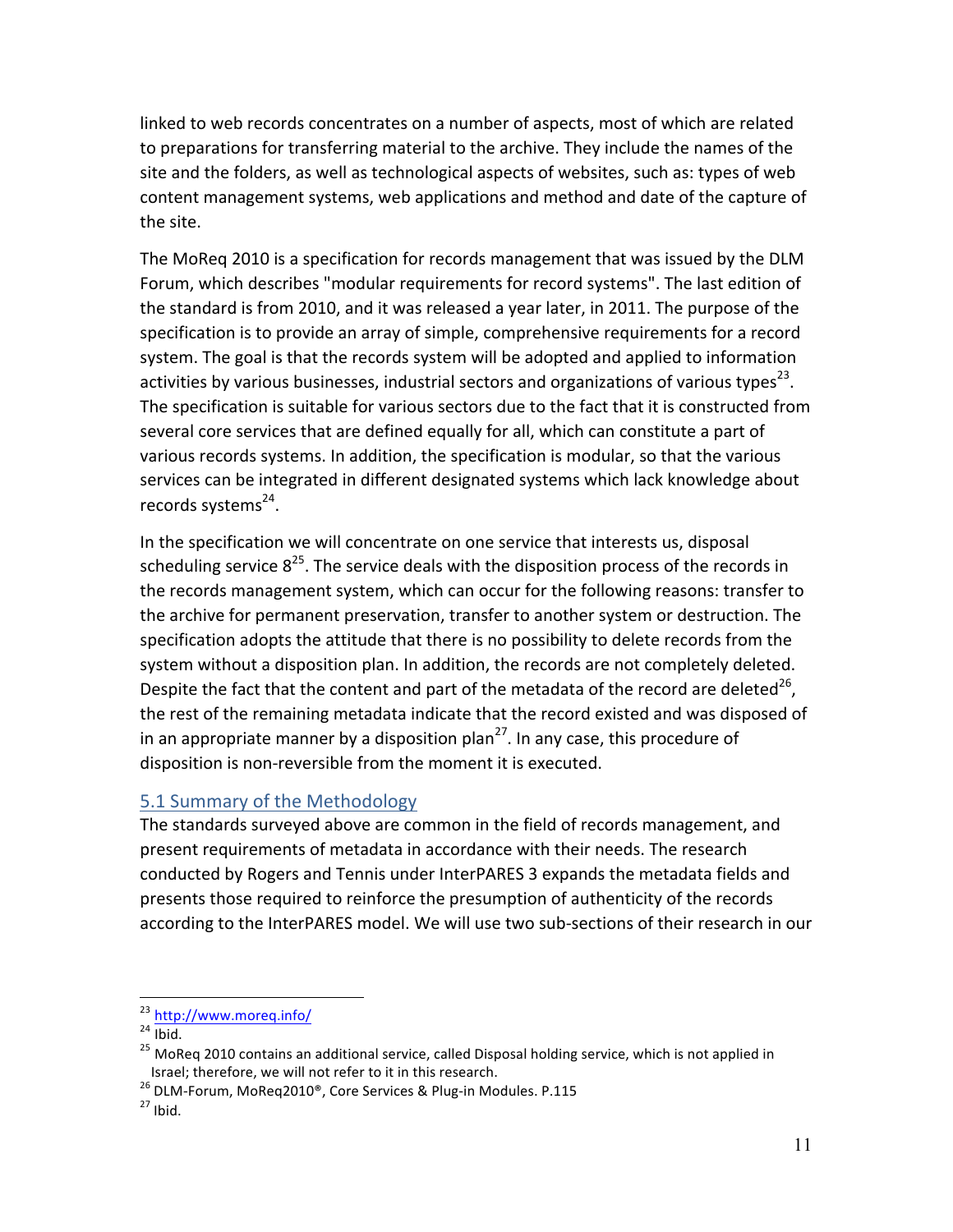project: Managing Records in a Record–making System (A2) and Managing Records in a Recordkeeping System (A3), which relate directly to this phase of our work<sup>28</sup>.

In all these standards the test was performed on the parts related to appraisal and disposition. The difficulty in comparing these documents stems from the fact that each one of them details the functional requirements at different levels, emphasizes certain components and calls identical or almost identical components by different names. Of the standards for records management the ICA is the most general; the DOD is at the intermediate level; and the MoReq 2010, which a standard for application in systems, is the most detailed.

If we look at processes found in all the standards, we find that they include determining the disposition authority, executing the function of disposition in accordance with appraisal and retention schedules, destruction, additional examination and transfer. The InterPARES structure relates more to the destruction processes and the transfer of records. In addition, every group of records that received appraisal definitions has a profile of data that identify it and accompany it during the entire process. The names given to the components in each of the methods may be different. Thus, MoReq 2010 calls the authority for disposition decisions as 'Mandate', and others call it 'Disposition Authority'. That is also the case with the name for the action which begins the retention schedule; MoReq 2010 calls it the 'Retention Trigger Code', the ICA calls it the 'disposition trigger', and the DOD call it the 'Cut off'.

In conclusion, all the standards and the InterPARES scheme refer in different amounts of detail to all the processes in the research of appraisal, disposition and destruction. MoReq 2010 differs in an essential matter, in that it emphasizes that in the destruction process metadata of the record is preserved, even if the record is destructed.

#### 6. Metadata Fields

In this part we will present the basic fields of the website and the sections it contains, including the appraisal and disposition. On the Ministry of Foreign Affairs site there was only one field of metadata created at the section level – the section name.  $^{29}$  Since on the original site there were few metadata values, and not all of them suit the requirements, according to the research and our planning<sup>30</sup>, most of the fields were taken from the record level and standards for records management, and adapted to the section level; this because our main intention is to determine appraisal and disposition, that do not exist in the original metadata of the site<sup>31</sup>.

<sup>&</sup>lt;sup>28</sup> See in Silvia Schenkolewski-Kroll & Assaf Tractinsky (2017), EU36 Archival Appraisal, Retention Schedules and Metadata in Web Sites - The Case Study of the Ministry of Foreign Affairs, Israel.<br><sup>29</sup> Ibid. pp.11-12, and 18-19.<br><sup>30</sup> We reached 24 elements that can answer the requirements we determined.<br><sup>31</sup> With regard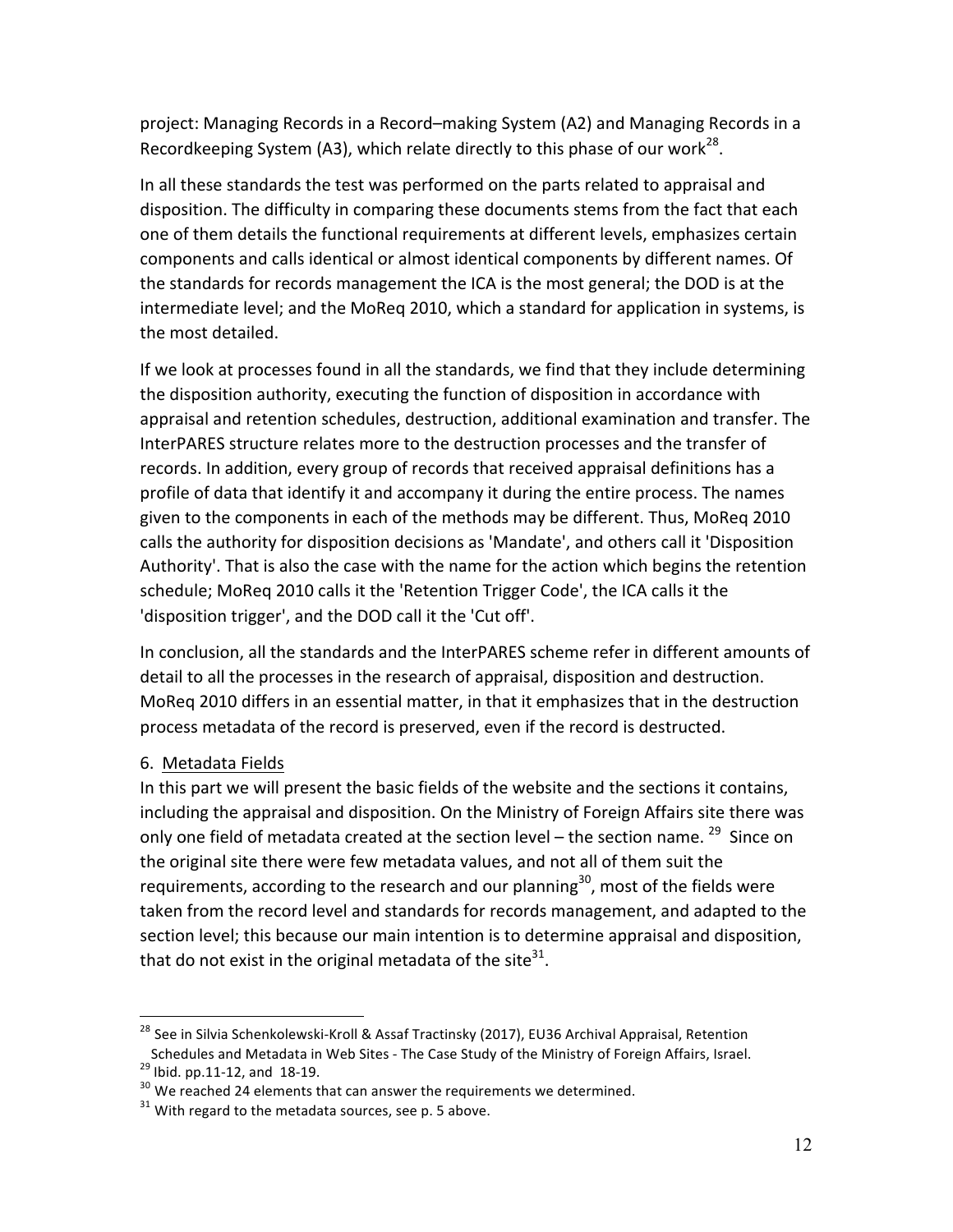The table is constructed from four columns: the furthest left presents the name of the metadata element; the second presents a description of the element; and the third is called 'Source', and it contains the standards from which the elements were taken. The fourth column presents, if there were any, similar or identical fields that already existed on the Ministry of Foreign Affairs website.

The table presents, at first, general metadata features of the site that are required for a technological appraisal. They define the digital platform used on the site; what software and hardware are used by those operating the site and the date they were installed; as well as any changes of the platform and the dates of the changes. In addition to the software and hardware that operate the site, information is needed on the operating program of its content. Additional information listed in the standard is the structure of the website regarding its content, and whether there were any changes in the site. Further types of information are the website address, its name and the method whereby the parts of the site were harvested. After that a cluster of metadata fields appears, of the cycle of life of the folder/section, which includes a minimum of the metadata that was collected in the folder for record management requirements, and at the end, the table presents the metadata of appraisal and disposition. It should be noted that we have added three new elements that did not exist in any other standard $32$ .

|   | Metadata Element | Description                                                                                                                                                                        | Source                                                                                                                                                        | Original Metadata of<br>Ministry of Foreign<br><b>Affairs Site</b> |
|---|------------------|------------------------------------------------------------------------------------------------------------------------------------------------------------------------------------|---------------------------------------------------------------------------------------------------------------------------------------------------------------|--------------------------------------------------------------------|
| 1 | Web platform     | Include the specific<br>software applications and<br>where available intended<br>browser applications and<br>versions.<br>Every time the platform is<br>changed, it must be noted. | $DOD33$ (C2.T5.8),<br>AUS <sup>34</sup> (Format 19, 19.3)<br><b>Creating Application</b><br>Name, 19.4 Creating<br>Application Version),<br>$COP35$ (A.2.3.2) |                                                                    |

Table of Metadata Elements of Website and Section

 $32$  See explanations in the table.<br> $33$  Department of Defense, Electronic Records Management Software Applications Design Criteria

Standard (2007). DoD 5015.02-STD<br><sup>4</sup> http://www.naa.gov.au/information-management/digital-transition-and-digital-<br>continuity/information-is-interoperable/metadata/index.aspx

Corinne Rogers and Joseph T. Tennis, General Study 15 - Application Profile for Authenticity Metadata: General Study Report. http://www.interpares.org/ip3/display\_file.cfm?doc=

ip3\_canada\_gs15\_final\_report.pdf. Last Revised: February 2016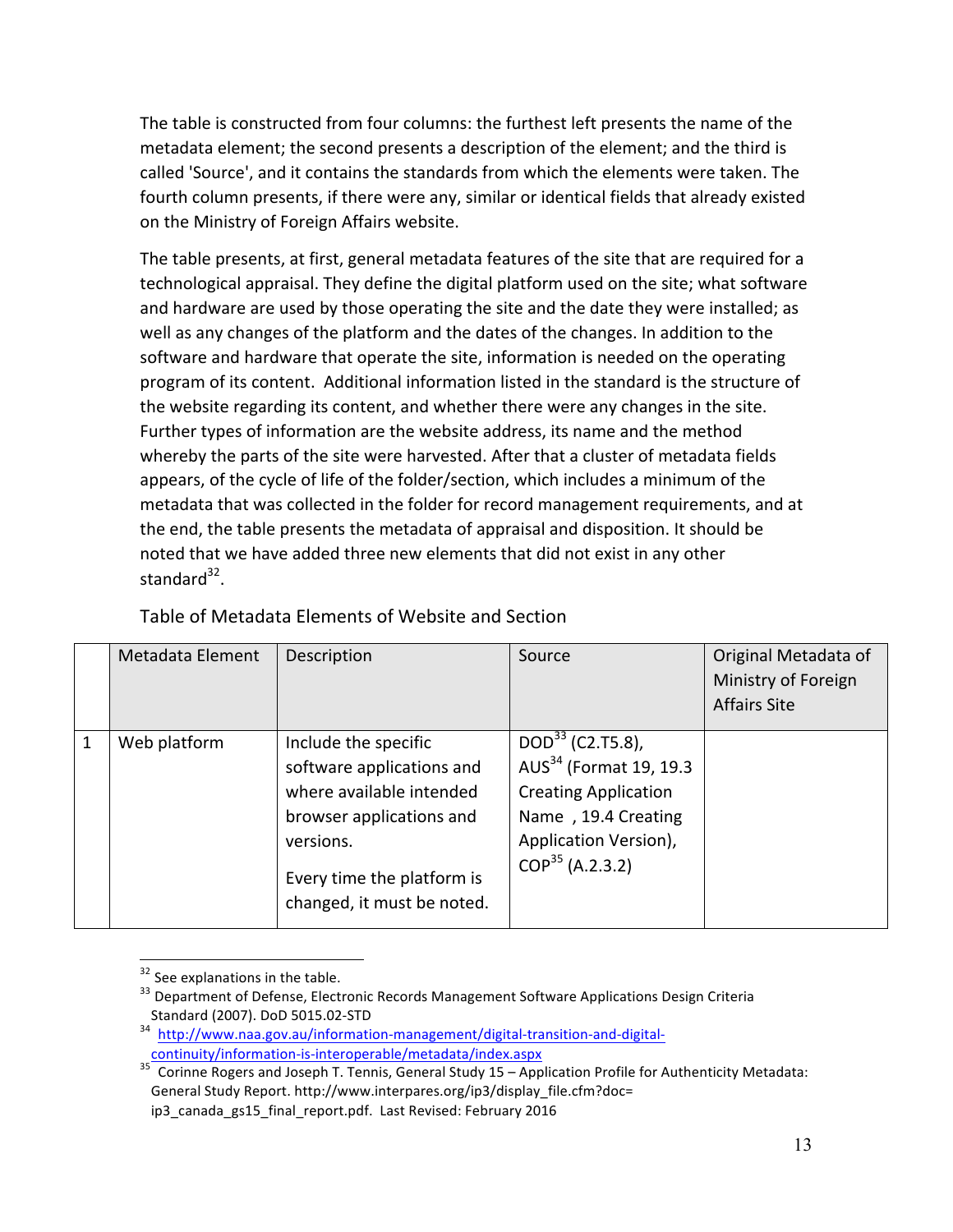|                | Metadata Element                      | Description                                                                                                                                                                                                     | Source                                                      | Original Metadata of<br>Ministry of Foreign<br><b>Affairs Site</b> |
|----------------|---------------------------------------|-----------------------------------------------------------------------------------------------------------------------------------------------------------------------------------------------------------------|-------------------------------------------------------------|--------------------------------------------------------------------|
| $\overline{2}$ | Web platform Date                     | Date of web platform<br>installation. When a new<br>web platform is installed, it<br>will be necessary to<br>document the date of the<br>new installation.                                                      | <b>New</b>                                                  |                                                                    |
| 3              | Web site name                         | Title of the website from<br>the main entry. page                                                                                                                                                               | DOD (C2.T5.9.)                                              |                                                                    |
| 4              | Web site uniform<br>resource locator? | Include the filename of the<br>starting page of the<br>transferred Content; i.e.,<br>the address of the section.                                                                                                | DOD (C2.T5.10)                                              |                                                                    |
| 5              | Content<br>management<br>system       | Application used to manage<br>files on the web.                                                                                                                                                                 | DOD (C2.T5.25.)                                             |                                                                    |
| 6              | Web content<br>structure change       | Change in the web content<br>structure. The change may<br>include change in contents<br>between the sections,<br>closing a section, and<br>transferring the section<br>from place to place on the<br>file tree. | <b>New</b>                                                  |                                                                    |
| 7              | Modified                              | Date on which the section<br>was changed - changes in<br>the section, such as addition<br>or deletion of records. Date<br>on which the resource was<br>changed.                                                 | Canada (WCMS <sup>36</sup> )                                | Called 'Scheduling<br>end date' on the site.                       |
| 8              | Creator                               | <b>Creator of Section</b>                                                                                                                                                                                       | Canada <sup>37</sup> (RMR<br>(Agent), DCM) UK <sup>38</sup> |                                                                    |

and Canada, Appendix D: Web Content Management System (WCMS), http://www.tbs-sct.gc.ca/pol/doc-<br><sup>36</sup> Canada, Appendix D: Web Content Management System (WCMS), http://www.tbs-sct.gc.ca/pol/doceng.aspx?id=18909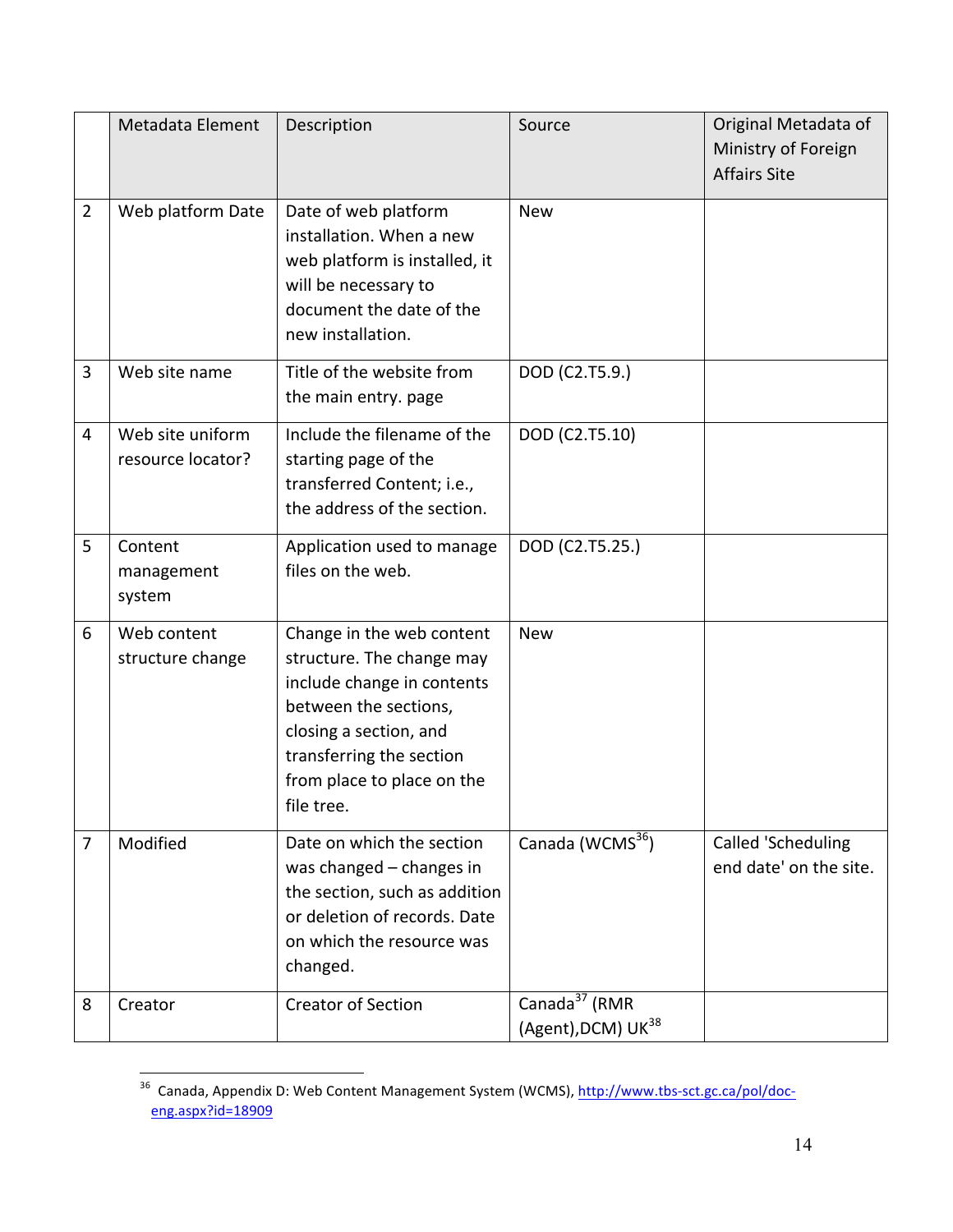|    | Metadata Element           | Description                                                                                                                                                                                               | Source                                                                    | Original Metadata of<br>Ministry of Foreign<br><b>Affairs Site</b> |
|----|----------------------------|-----------------------------------------------------------------------------------------------------------------------------------------------------------------------------------------------------------|---------------------------------------------------------------------------|--------------------------------------------------------------------|
|    |                            |                                                                                                                                                                                                           | $(2.7)$ , COP $(A.2.2.4)$ ,<br>AUS (Agent)                                |                                                                    |
| 9  | Covering dates             | The dates of the oldest and<br>most recent items in a<br>collection, series or folder                                                                                                                     | ICA terminology                                                           | Called<br>'GovXEventDate' on<br>the site.                          |
| 10 | Chronological date         | Date of creation of the file<br>in a digital system.<br>Chronological date (and<br>possibly time) of<br>compilation and capture<br>(ICA terminology)                                                      | COP (A.2.2) Capturing<br>documents made or<br>received by the<br>creator. |                                                                    |
| 11 | Title                      | Title of the section. Name of<br>the section.                                                                                                                                                             | Canada (WMCS) UK<br>(2.24), AUS (NAME) 3)                                 | Called 'Name of<br>folder' on the site.                            |
| 12 | Issued                     | Date of formal issuance of<br>the section.                                                                                                                                                                | Canada (WMCS)<br>UK (2.8)                                                 | Called 'Scheduling<br>start date' on the<br>site.                  |
| 13 | Description                | A free-text description of<br>the section                                                                                                                                                                 | UK (2.9), AUS (5)                                                         | Called<br>'GovXContentSection'<br>on the site.                     |
| 14 | Registration<br>identifier | A unique identifier for the<br>section                                                                                                                                                                    | Canada (RMR), UK<br>$(2.13)$ , COP $(A.2.2.2)$<br><b>AUS (2)</b>          |                                                                    |
| 15 | Aggregation                | The section's level or<br>position in a hierarchy. Each<br>of the entities classes<br>identified in ISO 23081-<br>1:2006 (i.e. record, agent,<br>mandate, business, records<br>management business) exist | Canada (RMR), COP<br>(A.2.2.3), UK (2.3)                                  |                                                                    |

<sup>37</sup> Canada, Appendix B: Recordkeeping Metadata Requirements. http://www.tbs-sct.gc.ca/pol/doc-

eng.aspx?id=18909<br><sup>38</sup> Cabinet Office, e-Government Unit, e-Government Metadata Standard, Version 3.1 29 August 2006, http://www.nationalarchives.gov.uk/documents/information-management/egms-metadatastandard.pdf (e-GMS)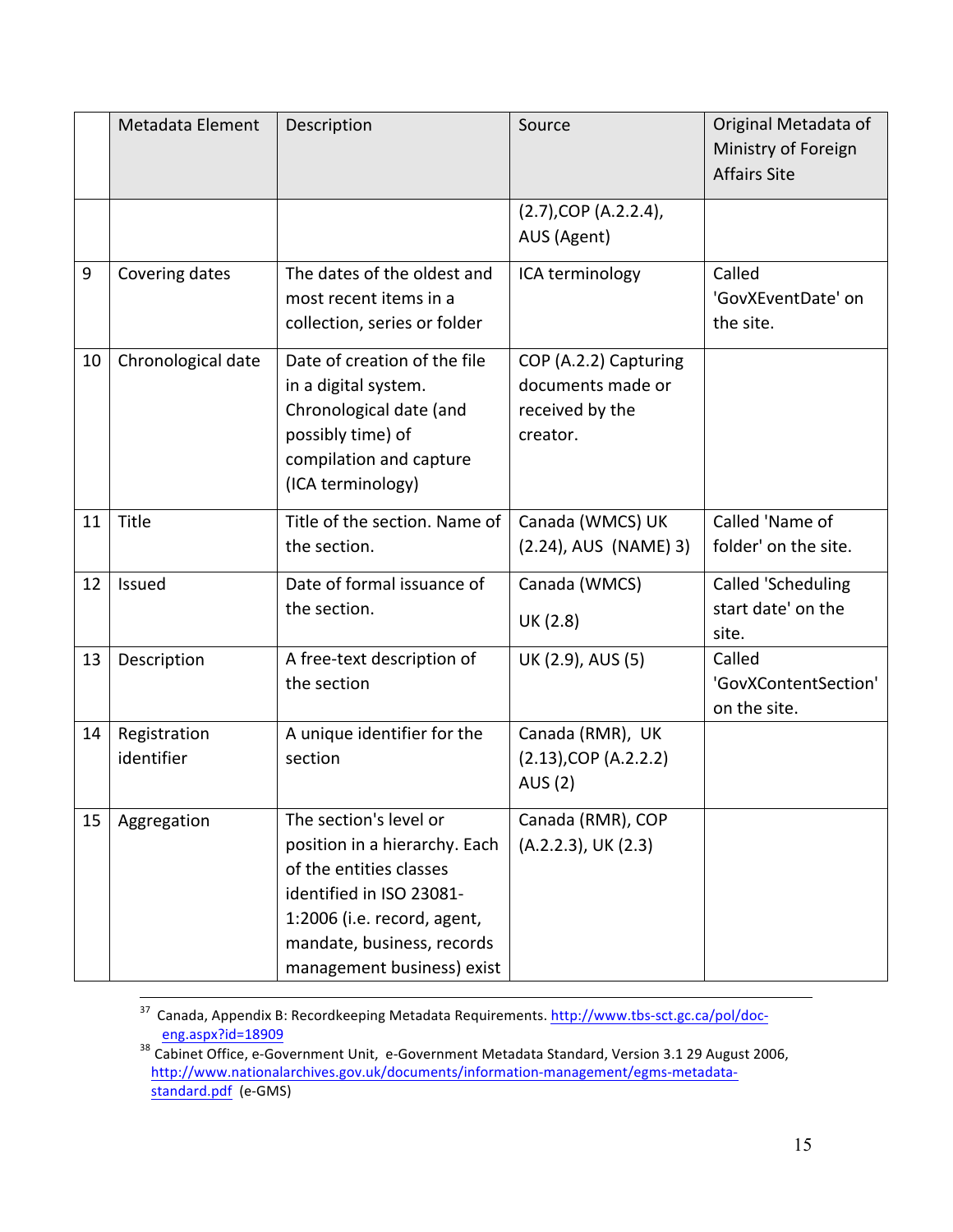|    | Metadata Element                                      | Description                                                                                                                                                                                                                                                                                                                                                                    | Source                                                           | Original Metadata of<br>Ministry of Foreign<br><b>Affairs Site</b>                                                           |
|----|-------------------------------------------------------|--------------------------------------------------------------------------------------------------------------------------------------------------------------------------------------------------------------------------------------------------------------------------------------------------------------------------------------------------------------------------------|------------------------------------------------------------------|------------------------------------------------------------------------------------------------------------------------------|
|    |                                                       | at different layers of<br>aggregation. For example,<br>within the entity "agent",<br>an individual, a work unit, a<br>department/division/branch<br>or the organization as a<br>whole can be described.<br>Within the entity class<br>"record", an item, a folder,<br>a file, a series, etc. can be<br>described. Each of these<br>layers is referred to as an<br>aggregation. |                                                                  |                                                                                                                              |
| 16 | Classification<br>system                              | Information on classification<br>of the entity according to a<br>business or functional<br>classification plan.                                                                                                                                                                                                                                                                | Canada (RMR), COP<br>(A.2.2.4)                                   |                                                                                                                              |
| 17 | Integrity                                             | Information that indicates<br>that the entity and its<br>metadata remained in their<br>entirety from the moment<br>of their creation.                                                                                                                                                                                                                                          | Canada(RMR), AUS<br>(22)                                         |                                                                                                                              |
| 18 | Link to file outside<br>the system                    | Information on links to files<br>outside the system.                                                                                                                                                                                                                                                                                                                           | <b>New</b>                                                       | The site contains a<br>link to a picture<br>document-<br>GovXDescriptionImg,<br>and a link to a film<br>file - GovXMainTitle |
| 19 | Disposition<br>authority (also<br>Disposal authority) | A formal instrument that<br>defines the retention<br>periods and consequent<br>disposition actions<br>authorized for classes of<br>records described in the<br>authority.                                                                                                                                                                                                      | ICA (148, 154), MoReq<br>(Mandate (M14.4.51)),<br>DOD (C2.T1.5.) |                                                                                                                              |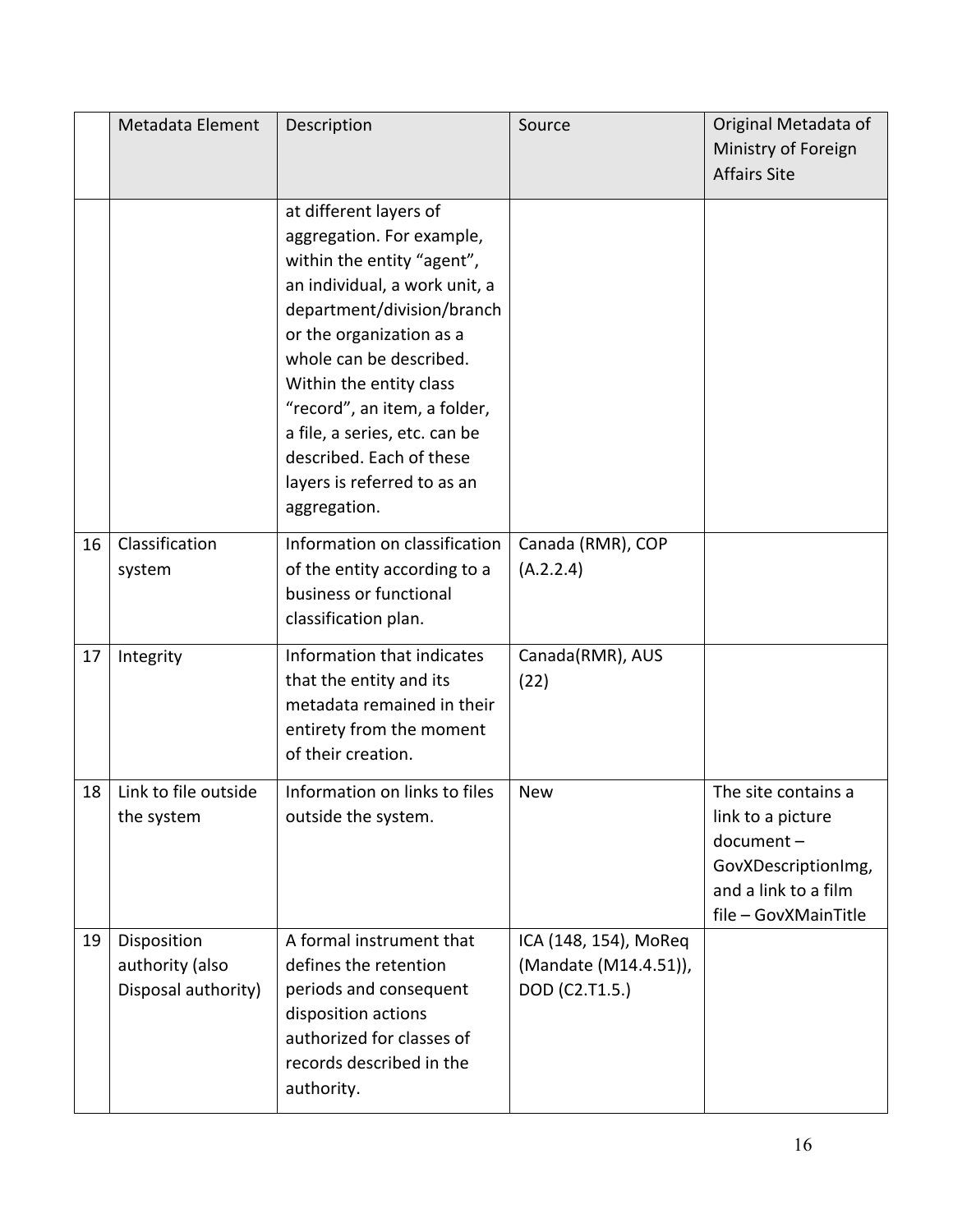|    | Metadata Element                   | Description                                                                                                                                                                                                              | Source                                                 | Original Metadata of<br>Ministry of Foreign<br><b>Affairs Site</b> |
|----|------------------------------------|--------------------------------------------------------------------------------------------------------------------------------------------------------------------------------------------------------------------------|--------------------------------------------------------|--------------------------------------------------------------------|
| 20 | Disposition action                 | The action to be taken<br>when a disposition date<br>occurs (e.g., interim<br>transfer, accession, or<br>destroy).(DOD)                                                                                                  | ICA (152), DOD<br>(C2.T1.4.), MoReq<br>2010 (M14.4.18) |                                                                    |
| 21 | <b>Retention trigger</b>           | The point from which the<br>disposition action is<br>calculated. This can be a<br>date on which action is<br>completed or a date on<br>which an event occurs (ICA)                                                       | MoReg 2010<br>(M14.4.94), ICA (85)                     |                                                                    |
| 22 | Retention period                   | The length of time after the<br>disposition trigger that a<br>record must be maintained<br>and accessible. At the<br>expiration of the retention<br>period, a record may be<br>subject to a disposition<br>action. (ICA) | ICA (153), DOD<br>(C2.2.2.7), MoReq<br>2010 (M14.4.90) |                                                                    |
| 23 | <b>Disposition Action</b><br>Date? | The fixed date on which the<br>records in a file become due<br>for final disposition.(DOD)                                                                                                                               | MoReq 2010, DOD                                        |                                                                    |
| 24 | Review                             | A process in which the<br>retention schedule is<br>changed. In Israel the<br>retention process is<br>changed when the new<br>retention schedules are<br>entered into the Archives<br>Law.                                | ICA (165)                                              |                                                                    |